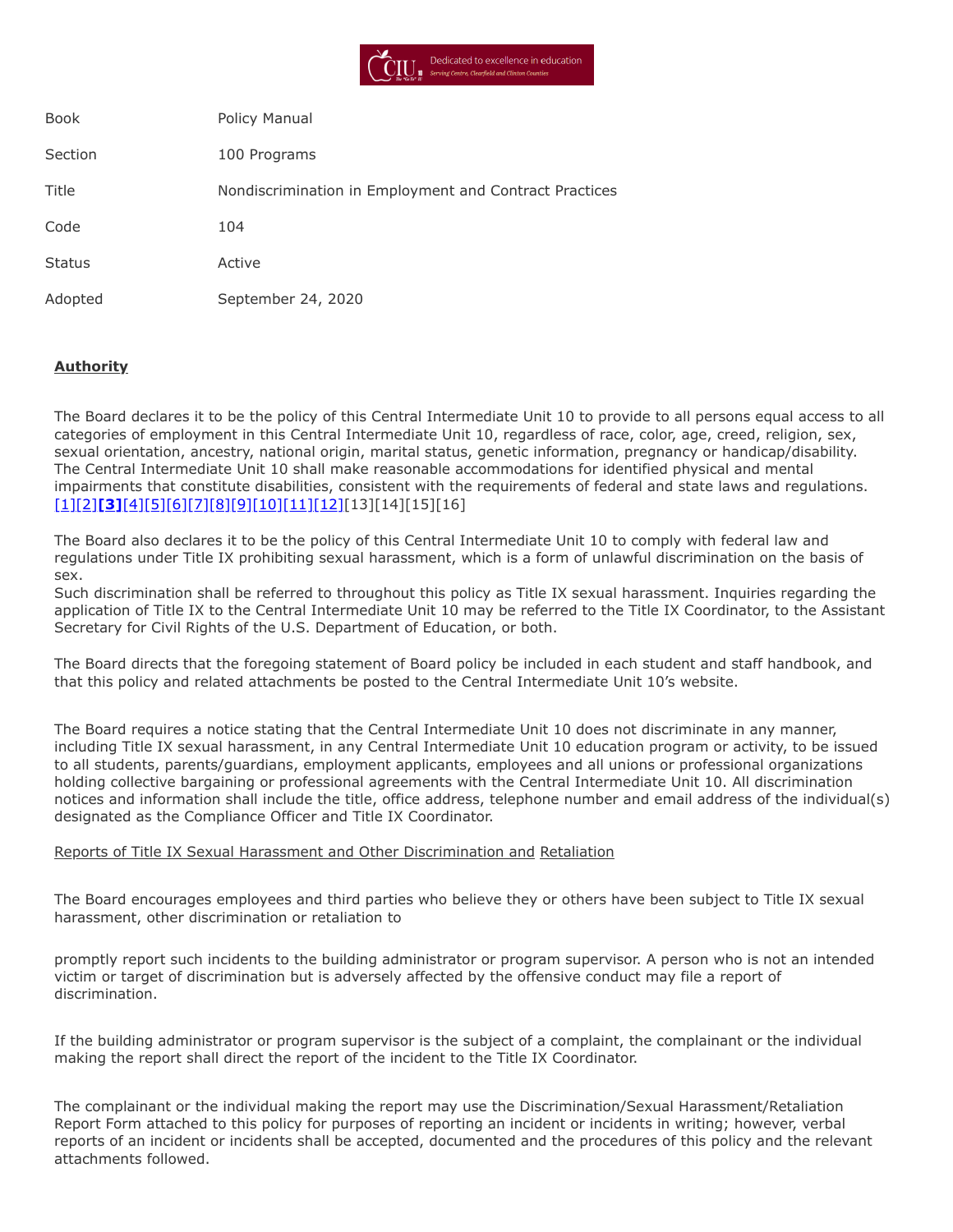The building administrator or program supervisor shall promptly notify the Title IX Coordinator of all reports of discrimination, Title IX sexual harassment or retaliation. The Title IX Coordinator shall promptly contact the complainant regarding the report to gather additional information as necessary, and to discuss the availability of supportive measures. The Title IX Coordinator shall consider the complainant's wishes with respect to supportive measures.

The Title IX Coordinator shall conduct an assessment to determine whether the reported circumstances are most appropriately addressed through the Discrimination Complaint Procedures prescribed in Attachment 2 to this policy, or if the reported circumstances meet the definition of Title IX sexual harassment and are most appropriately addressed through the Title IX Sexual Harassment Procedures and Grievance Process for Formal Complaints in Attachment 3, or other Board policies.

### Disciplinary Procedures when Reports Allege Title IX Sexual Harassment

When a report alleges Title IX sexual harassment, disciplinary sanctions may not be imposed until the completion of the grievance process for formal complaints outlined in Attachment 3. The Central Intermediate Unit 10 shall presume that the respondent is not responsible for the alleged conduct until a determination has been made at the completion of the grievance process for formal complaints.

Administrative Leave –

When an employee, based on an individualized safety and risk analysis, poses an immediate threat to the health or safety of any student or other individual, the employee may be removed on an emergency basis.

An accused, nonstudent Central Intermediate Unit 10 employee may be placed on administrative leave during the pendency of the grievance process for formal complaints, consistent with all rights under Section 504 of the Rehabilitation Act and the Americans with Disabilities Act, and in accordance with state law and regulations, Board policy and an applicable collective bargaining agreement or individual contract.

### **Confidentiality**

Confidentiality of all parties, witnesses, the allegations, the filing of a report, and the investigation related to any form of discrimination or retaliation, including Title IX sexual harassment, shall be handled in accordance with applicable law, regulations, this policy, the attachments and the Central Intermediate Unit 10's legal and investigative obligations.**[\[17\]](http://www.law.cornell.edu/uscode/text/20/1232g)**[\[18\]\[19\]\[20\]](https://www.govinfo.gov/content/pkg/FR-2020-05-19/pdf/2020-10512.pdf)[\[21\]](http://www.law.cornell.edu/cfr/text/34/part-99)

### **Retaliation**

The Board prohibits retaliation by the Central Intermediate Unit 10 or any other person against any person for:**[\[20\]](https://www.govinfo.gov/content/pkg/FR-2020-05-19/pdf/2020-10512.pdf)**

- 1. Reporting **or making a formal complaint** of **any form of** discrimination **or retaliation, including Title IX sexual harassment.**
- 2. **Testifying, assisting,** participating **or refusing to participate** in a related investigation, **process or other proceeding** or hearing.
- 3. **Acting in opposition to** practices the person reasonably believes to be discriminatory.

The Central Intermediate Unit 10, its employees and others are prohibited from intimidating, threatening, coercing, or discriminating against anyone for actions described above. Individuals are encouraged to contact the Title IX Coordinator immediately if they believe retaliation has occurred.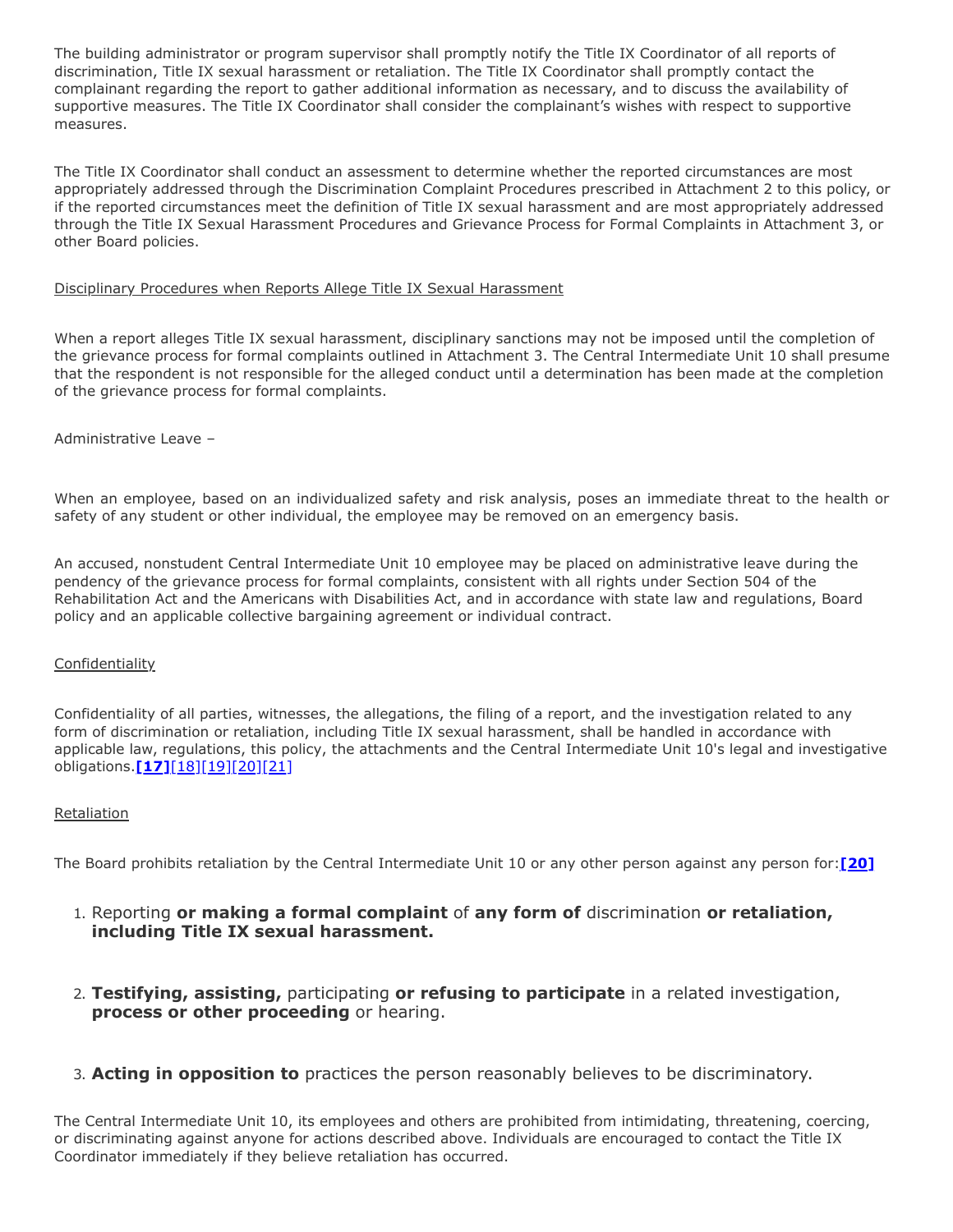## **Definitions**

Complainant shall mean an individual who is alleged to be the victim.

Respondent shall mean an individual alleged to be the perpetrator of the discriminatory conduct.

### **Discrimination**

Discrimination shall mean to treat individuals differently, or to harass or victimize based on a protected classification including race, color, age, creed, religion, sex, sexual orientation, genetic information, ancestry, national origin, marital status, pregnancy, or handicap/disability.

Harassment is a form of discrimination based on the protected classifications listed in this policy consisting of unwelcome conduct such as graphic, written, electronic, verbal or nonverbal acts including offensive jokes, slurs, epithets and name-calling, ridicule or mockery, insults or put-downs, offensive objects or pictures, physical assaults or threats, intimidation, or other conduct that may be harmful or humiliating or interfere with a person's school or school-related work performance, including when:  $[9]$ 

- 1. Submission to such conduct is made explicitly or implicitly a term or condition of an employee's status; or
- 2. Submission to or rejection of such conduct is used as the basis for employmentrelated decisions affecting an employee; or
- 3. Such conduct is sufficiently severe, persistent or pervasive that a reasonable person in the complainant's position would find that it unreasonably interferes with the complainant's performance at work or otherwise creates an intimidating, hostile, or offensive working environment such that it alters the complainant's working conditions.

### **Definitions Related to Title IX Sexual Harassment**

Formal complaint shall mean a document filed by a complainant or signed by the Title IX Coordinator alleging Title IX sexual harassment and requesting that the Central Intermediate Unit 10 investigate the allegation under the grievance process for formal complaints. The authority for the Title IX Coordinator to sign a formal complaint does not make the Title IX Coordinator a party in the grievance process for formal complaints. The phrase "document filed by a complainant" refers to a document or electronic submission that

contains the complainant's physical or digital signature, or otherwise indicates that the complainant is the person filing the formal complaint[.\[19\]\[22\]](https://www.govinfo.gov/content/pkg/FR-2020-05-19/pdf/2020-10512.pdf)

Supportive measures shall mean nondisciplinary, nonpunitive individualized services offered as appropriate, as reasonably available, and without fee or charge to the complainant or the respondent before or after the filing of a formal complaint or where no formal complaint has been filed.<sup>[\[22\]](https://www.govinfo.gov/content/pkg/FR-2020-05-19/pdf/2020-10512.pdf)</sup>

Supportive measures shall be designed to restore or preserve equal access to the educational program or activity without unreasonably burdening the other party, including measures designed to protect the safety of all parties or the educational environment, or to deter sexual harassment. Supportive measures may include, but are not limited to: [22]

## 1. **Counseling or Employee Assistance Program.**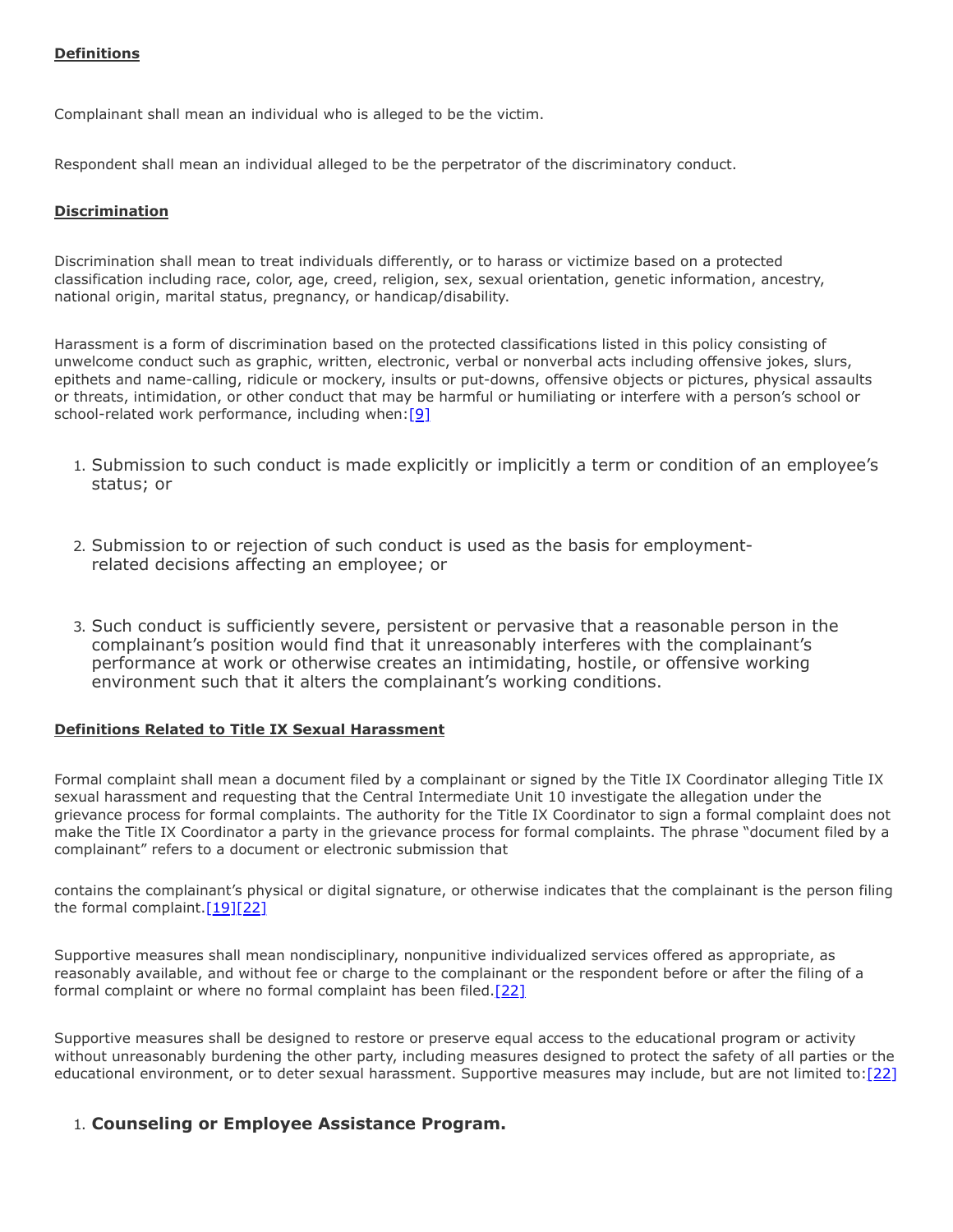- 2. **Extensions of deadlines or other course-related adjustments.**
- 3. **Modifications of work or class schedules.**
- 4. **Campus escort services.**
- 5. **Mutual restrictions on contact between the parties.**
- 6. **Changes in work locations.**
- 7. **Leaves of absence.**
- 8. **Increased security.**
- 9. **Monitoring of certain areas of the campus.**
- 10. **Assistance from domestic violence or rape crisis programs.**

## 11. **Assistance from community health resources including counseling resources.**

Title IX sexual harassment means conduct on the basis of sex that satisfies one or more of the following: [\[22\]](https://www.govinfo.gov/content/pkg/FR-2020-05-19/pdf/2020-10512.pdf)

- 1. **A Central Intermediate Unit 10 employee conditioning the provision of an aid, benefit, or Central Intermediate Unit 10 service on an individual's participation in unwelcome sexual conduct, commonly referred to as quid pro quo sexual harassment.**
- 2. **Unwelcome conduct determined by a reasonable person to be so severe, pervasive and objectively offensive that it effectively denies a person equal access to a Central Intermediate Unit 10 education program or activity.**
- 3. **Sexual assault, dating violence, domestic violence or stalking.**
	- a. **Dating violence means violence committed by a person who is or has been in a social relationship of a romantic or intimate nature with the victim and where the existence of such a relationship is determined by the following factors:[\[23\]](https://www.law.cornell.edu/uscode/text/34/12291)**
		- i. **Length of relationship.**
		- ii. **Type of relationship.**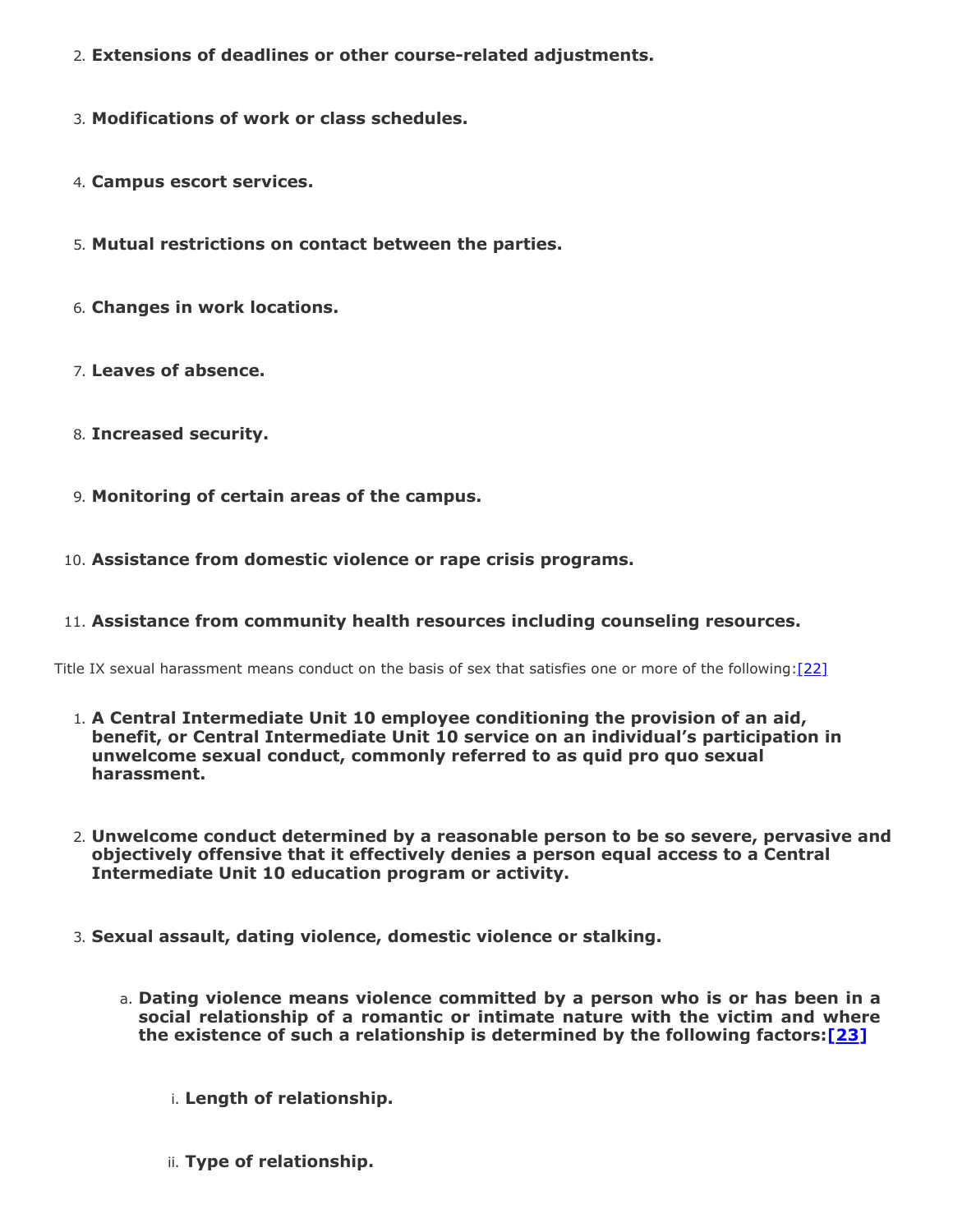- iii. **Frequency of interaction between the persons involved in the relationship.**
- b. **Domestic violence includes felony or misdemeanor crimes of violence committed by a current or former spouse or intimate partner of the victim, by a person with whom the victim shares a child in common, by a person who is cohabitating with or has cohabitated with the victim as a spouse or intimate partner, by a person similarly situated to a spouse of the victim under the domestic or family violence laws of the jurisdiction receiving federal funding, or by any other person against an adult or youth victim who is protected from that person's acts under the domestic or family violence laws of the jurisdiction.[\[23\]](https://www.law.cornell.edu/uscode/text/34/12291)**
- c. **Sexual assault means a sexual offense under state or federal law that is classified as a forcible or nonforcible sex offense under the uniform crime reporting system of the Federal Bureau of Investigation.[\[24\]](https://www.law.cornell.edu/uscode/text/20/1092)**
- d. **Stalking, under Title IX means stalking on the basis of sex, for example when the stalker desires to date a victim. Stalking means to engage in a course of conduct directed at a specific person that would cause a reasonable person to either:[\[23\]](https://www.law.cornell.edu/uscode/text/34/12291)**

i. **Fear for their safety or the safety of others.**

## ii. **Suffer substantial emotional distress.**

Such conduct must have taken place during a Central Intermediate Unit 10 education program or activity and against a person in the United States to qualify as sexual harassment under Title IX. An education program or activity

includes the locations, events or circumstances over which the Central Intermediate Unit 10 exercises substantial control over both the respondent and the context in which the harassment occurs. Title IX applies to all of a Central Intermediate Unit 10's education programs or activities, whether such programs or activities occur on-campus or off-campus[.\[18\]\[19\]\[22\]](https://www.govinfo.gov/content/pkg/FR-2020-05-19/pdf/2020-10512.pdf)

### Delegation of Responsibility

In order to maintain a program of nondiscrimination practices that is in compliance with applicable laws and regulations, the Board designates the **[\[25\]](https://www.govinfo.gov/content/pkg/FR-2020-05-19/pdf/2020-10512.pdf)**

Laurie Castagnolo as the Central Intermediate Unit 10's Compliance Officer and Title IX Coordinator can be contacted at:

Address: 345 Link Road, West Decatur, PA 16878 Email: *Leastagnolo@ciu10.org* 

Phone Number: (814)343-0884 extension 3043

The Compliance Officer and Title IX Coordinator shall fulfill designated responsibilities to ensure adequate nondiscrimination procedures are in place, to recommend new procedures or modifications to procedures and to monitor the implementation of the Central Intermediate Unit 10's nondiscrimination procedures in the following areas, as appropriate: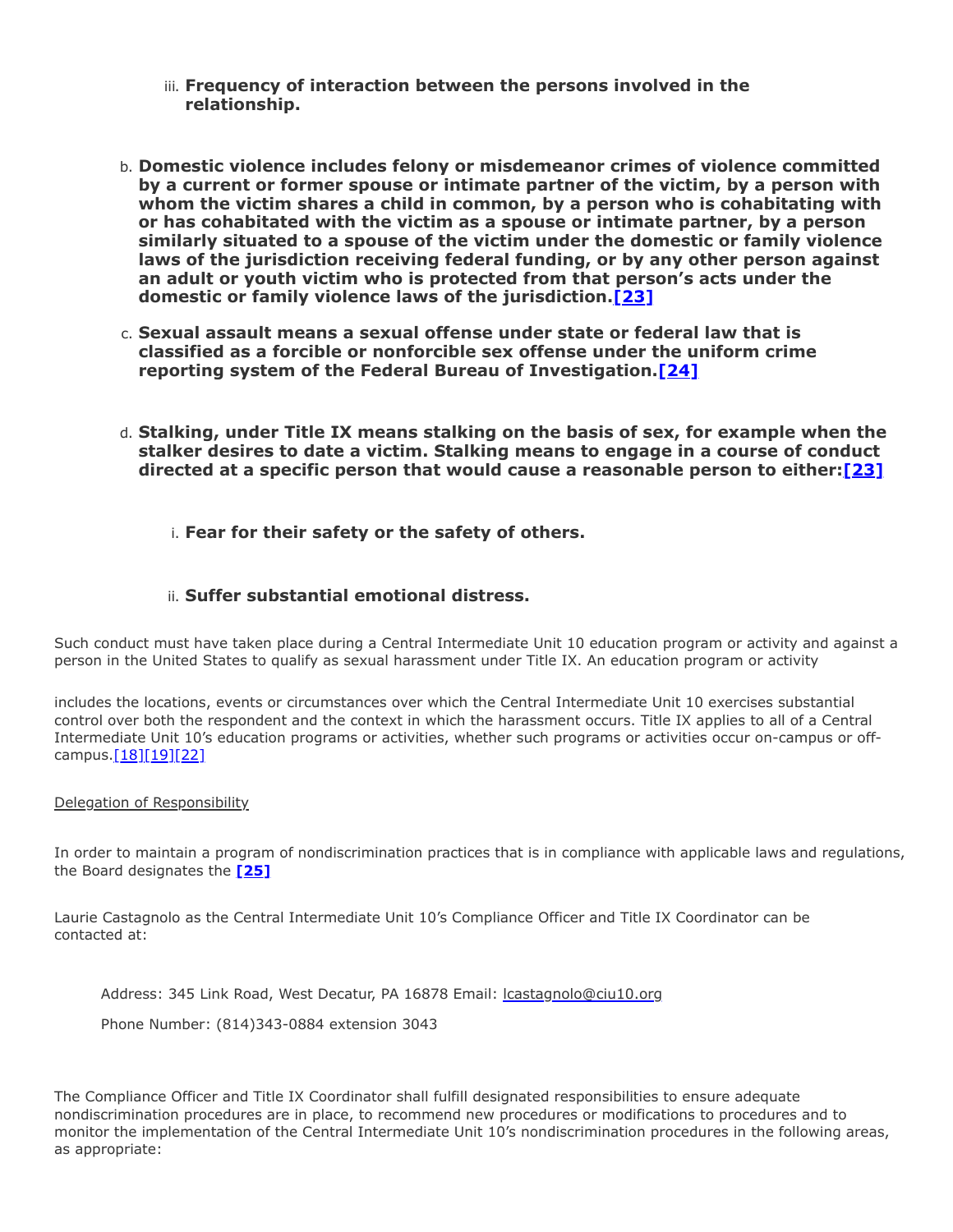- 1. Review Review of personnel practices and actions for discriminatory bias and compliance with laws against discrimination to include monitoring and recommending corrective measures when appropriate to written position qualifications, job descriptions and essential job functions; recruitment materials and practices; procedures for screening applicants; application and interviewing practices for hiring and promotions; Central Intermediate Unit 10 designed performance evaluations; review of planned employee demotions, non-renewal of contracts, and proposed employee disciplinary actions up to and including termination.
- 2. Training **Provide** training for supervisors and staff to prevent, identify and alleviate problems of employment discrimination.
- 3. Resources Maintain and provide information to staff on resources available to alleged victims in addition to the school complaint procedure **or Title IX procedures,** such as making reports to the police, available **supportive measures such as** assistance from domestic violence or rape crisis programs, and community health resources including counseling resources.
- 4. **Reports/Formal** Complaints Monitor and provide technical assistance to

individuals involved in managing informal reports and formal complaints.

## **Guidelines**

## Title IX Sexual Harassment Training Requirements

The Compliance Officer and Title IX Coordinator, investigator(s), decision-maker(s), or any individual designated to facilitate an informal resolution process related to Title IX sexual harassment shall receive the following training, as required or appropriate to their specific role:

- 1. **Definition of sexual harassment.**
- 2. **Scope of the Central Intermediate Unit 10's education program or activity, as it pertains to what is subject to Title IX regulations.**
- 3. **How to conduct an investigation and grievance process for formal complaints, including examination of evidence, drafting written determinations, handling appeals and informal resolution processes, as applicable.**
- 4. **How to serve impartially, including by avoiding prejudgment of the facts at issue, conflicts of interest and bias.**
- 5. **Use of relevant technology.**
- 6. **Issues of relevance including when questions and evidence about the complainant's sexual predisposition or prior sexual behavior are not relevant.**
- 7. **Issues of relevance, weight of evidence and application of standard of proof and drafting investigative reports that fairly summarize relevant evidence.**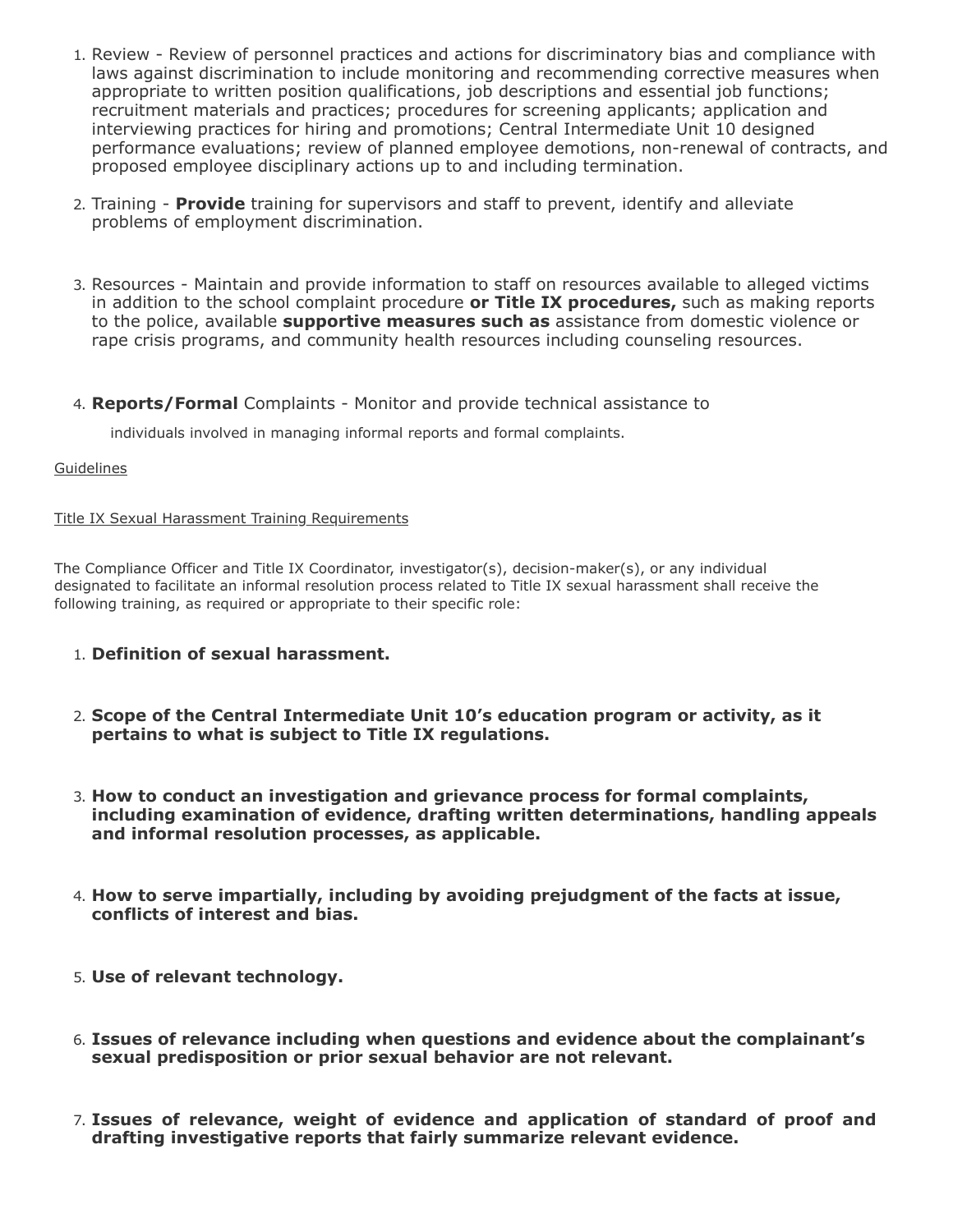## 8. **How to address complaints when the alleged conduct does not qualify as Title IX sexual harassment but could be addressed under another complaint process or Board policy.**

All training materials shall promote impartial investigations and adjudications of formal complaints of Title IX sexual harassment without relying on sex stereotypes.[13][14]

All training materials shall be posted on the Central Intermediate Unit 10's website.

#### Disciplinary Consequences

An employee who violates this policy shall be subject to appropriate disciplinary action consistent with the applicable Board policy, collective bargaining agreement and individual contract, up to and including dismissal and/or referral to law enforcement officials.

#### Reports of Discrimination

Any reports of discrimination that are reviewed by the Title IX Coordinator and do not meet the definition of Title IX sexual harassment but are based on race, color, age, creed, religion, sex, sexual orientation, ancestry, genetic information, national origin, marital status, pregnancy or handicap/disability shall follow the Discrimination Complaint Procedures in Attachment 2 to this policy.

#### Reports of Title IX Sexual Harassment

Any reports deemed by the Title IX Coordinator to meet the definition of sexual harassment under Title IX shall follow the Title IX Sexual Harassment Procedures and Grievance Process for Formal Complaints in Attachment 3 to this policy.

PSBA Revision 7/20 © 2020 PSBA

# [Legal References1.43P.S.](http://www.legis.state.pa.us/cfdocs/legis/LI/uconsCheck.cfm?txtType=HTM&yr=1959&sessInd=0&smthLwInd=0&act=694&chpt=0&sctn=3&subsctn=0) 336.3

- 2. [43 P.S. 951 et seq](http://www.legis.state.pa.us/cfdocs/Legis/LI/uconsCheck.cfm?txtType=HTM&yr=1955&sessInd=0&smthLwInd=0&act=0222)
- 3. [34 CFR Part 106](http://www.law.cornell.edu/cfr/text/34/part-106)

# [4. 20 U.S.C. 1681 et seq](http://www.law.cornell.edu/uscode/text/20/chapter-38)

[5. 29 U.S.C. 206](http://www.law.cornell.edu/uscode/text/29/206)

# [6. 29 U.S.C. 621 et seq7.29 U.S.C.](http://www.law.cornell.edu/uscode/text/29/794)

## 794

[8. 42 U.S.C. 1981 et seq](http://www.law.cornell.edu/uscode/text/42/chapter-21/subchapter-I)

9. [42 U.S.C. 2000e et seq](http://www.law.cornell.edu/uscode/text/42/chapter-21/subchapter-VI)

10. [42 U.S.C. 2000ff et seq](http://www.law.cornell.edu/uscode/text/42/chapter-21F)[11.42U.S.C.12101etseq](http://www.law.cornell.edu/uscode/text/42/chapter-126)

# [12. U.S. Const. Amend. XIV, Equal Protection Clause](https://www.law.cornell.edu/constitution/amendmentxiv)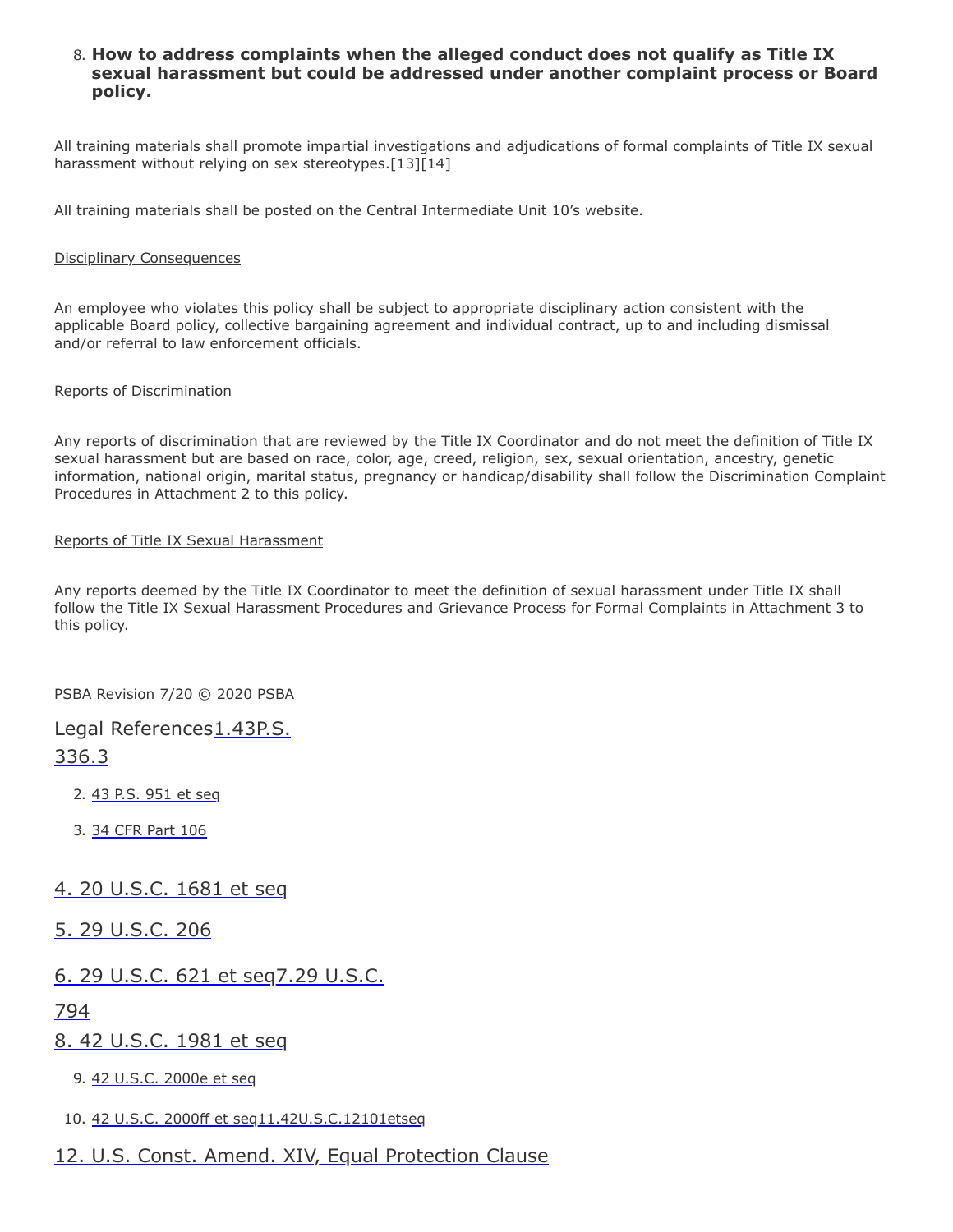13. Pol. 317 14. Pol. 317.1 15. Pol. 806 16. Pol. 824 [17. 20 U.S.C. 1232g](http://www.law.cornell.edu/uscode/text/20/1232g) [18. 34 CFR 106.44](https://www.govinfo.gov/content/pkg/FR-2020-05-19/pdf/2020-10512.pdf) [19. 34 CFR 106.45](https://www.govinfo.gov/content/pkg/FR-2020-05-19/pdf/2020-10512.pdf) [20. 34 CFR 106.71](https://www.govinfo.gov/content/pkg/FR-2020-05-19/pdf/2020-10512.pdf) [21. 34 CFR Part 99](http://www.law.cornell.edu/cfr/text/34/part-99) 22. 34 CFR 106.30 23. 34 U.S.C. [122912](https://www.law.cornell.edu/uscode/text/34/12291)4. [20 U.S.C. 1092](https://www.govinfo.gov/content/pkg/FR-2020-05-19/pdf/2020-10512.pdf) 25. 34 CFR 106.8 [16 PA Code 44.1 et seq](http://pacodeandbulletin.gov/Display/pacode?file=/secure/pacode/data/016/chapter44/chap44toc.html&d) [18 Pa. C.S.A. 2709](http://www.legis.state.pa.us/cfdocs/legis/LI/consCheck.cfm?txtType=HTM&ttl=18&div=0&chpt=27&sctn=9&subsctn=0)

[28 CFR 35.140](http://www.law.cornell.edu/cfr/text/28/35.140)

[28 CFR Part 41](http://www.law.cornell.edu/cfr/text/28/part-41)

[29 CFR Parts 1600-1691](http://www.law.cornell.edu/cfr/text/29/chapter-XIV)

[EEOC Enforcement Guidance on Harris v. Forklift Sys., Inc., November 9,1993](https://www.eeoc.gov/policy/docs/harris.html)

[EEOC Enforcement Guidance on Vicarious Employer Liability for UnlawfulHarassment](https://www.eeoc.gov/policy/docs/harassment.html) by Supervisors, June 18, 1999

[EEOC Policy Guidance on Current Issues of Sexual Harassment, March 19,1990](https://www.eeoc.gov/policy/docs/currentissues.html)

Burlington Industries, Inc. v. Ellerth, 524 U.S. 742 (1998)

Faragher v. City of Boca Raton, 524 U.S. 775 (1998)

Pol. 320

Pol. 815

Pol. 832